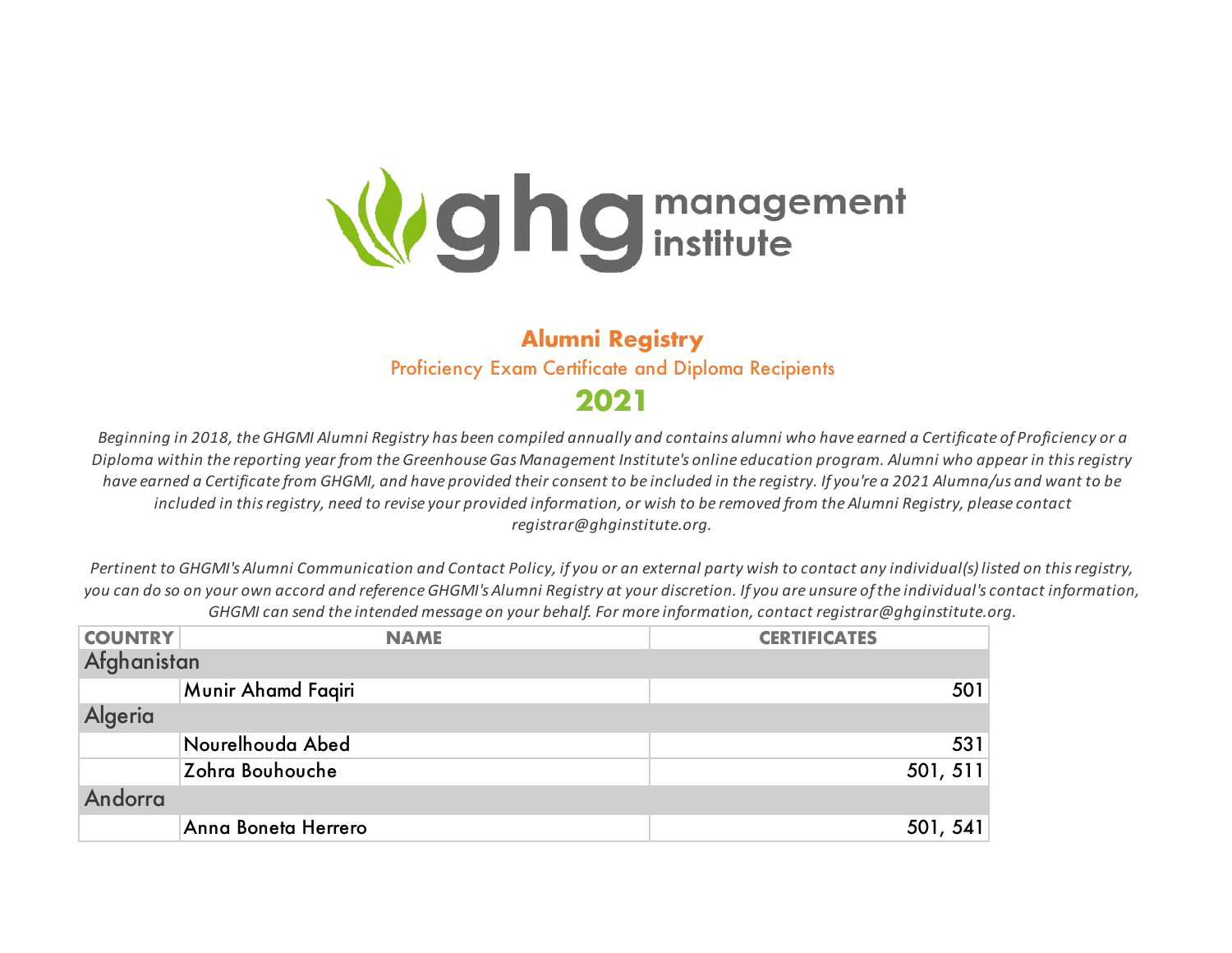| Meritxell Cuyas Lamana    | 511           |
|---------------------------|---------------|
| Argentina                 |               |
| Ana Villafane             | 551           |
| Daniela Paiva             | 501, 541      |
| <b>Eluney Deliens</b>     | 531, 551      |
| Maria Ana Gonzalez        | 501           |
| Maria Lourdes Manrique    | 511, 531      |
| Maria Magdalena Basla     | 501           |
| <b>Australia</b>          |               |
| Gretta Svendsen           | 201           |
| <b>Patrick Ndere</b>      | 201           |
| <b>Stuart Kerr</b>        | 201, TCR, 501 |
| Eliana Martinez Munoz     | 201           |
| Azerbaijan                |               |
| <b>Fuad Humbatov</b>      | 521           |
| <b>Bahamas</b>            |               |
| George Odhiambo           | 201, 501, 531 |
| <b>Gina Pierre</b>        | 501, 531      |
| <b>Giselle Deane</b>      | 541           |
| Keith Philippe            | 501           |
| Nikita Charles Hamilton   | 501           |
| Shenique Albury-Smith     | 501, 551      |
| <b>Tarran Simms</b>       | 521           |
| <b>Bangladesh</b>         |               |
| <b>Jakir All Mahammod</b> | 201           |
| Md. Mahmud Hossain        | 541           |
| Mirza Shawkat Ali         | 501, 521      |
| Nani Gopal Das            | 501, 531      |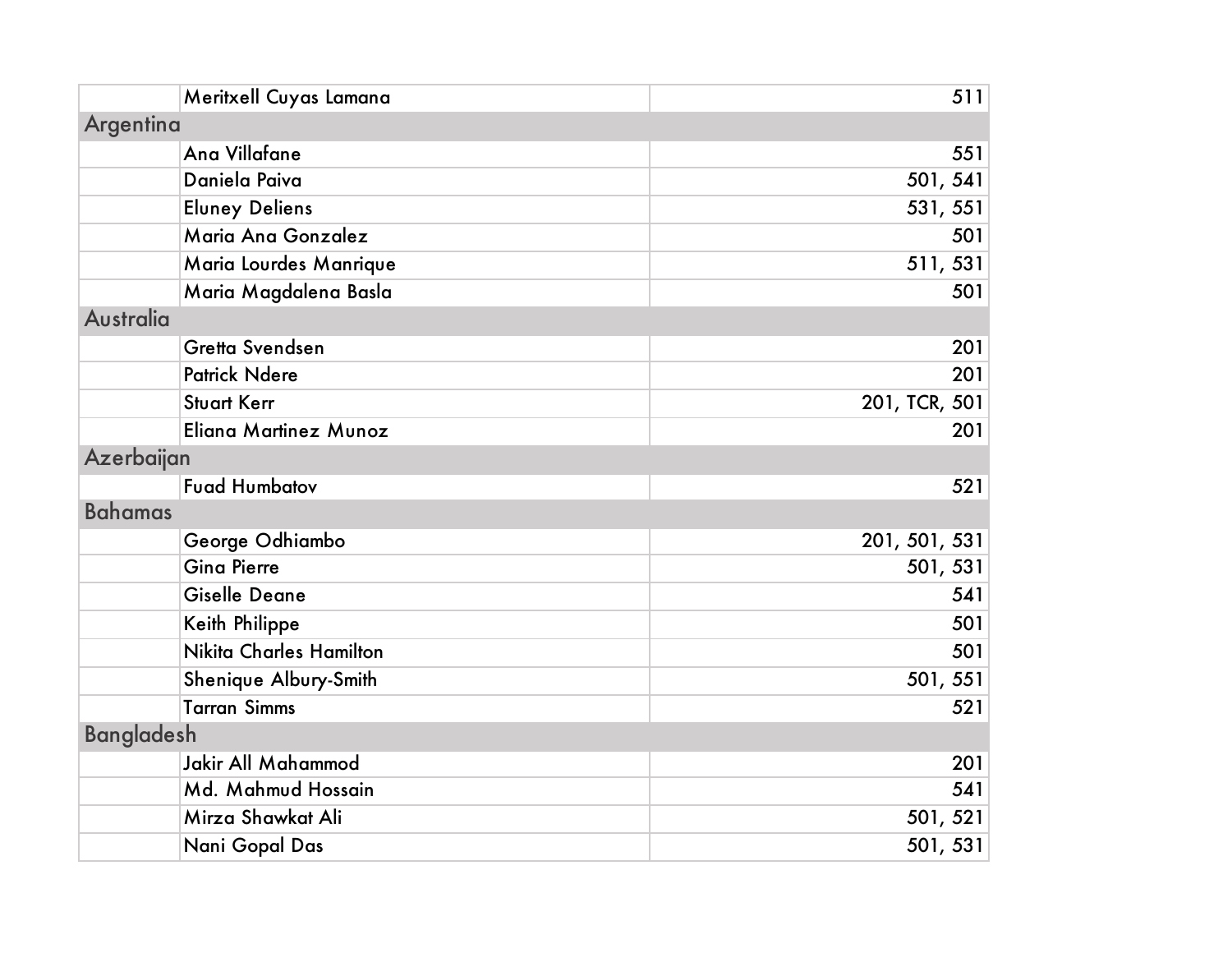| Ziaul Haque                 | 501           |
|-----------------------------|---------------|
| <b>Belarus</b>              |               |
| Dzmitry Melekh              | 511           |
| Kristina Gonchar            | 501, 521      |
| Victoria Novikova           | 501           |
| <b>Belize</b>               |               |
| Cecy Castillo               | Dip.GHG.A     |
| Edalmi Grijalva             | 201, 521, 531 |
| Kamil Salazar               | Dip.MRV       |
| Kareem Reynolds             | 501           |
| Omaira Avila Rostant        | 531           |
| <b>Roberto Can</b>          | 531           |
| <b>Benin</b>                |               |
| Aminou Raphiou Adissa       | 541           |
| Ayoko Geraldine Tossou      | 501, 521      |
| Bani Leon Kora              | 531           |
| Christelle Azehoun          | 551           |
| Fleur Eunice DOSSA Adjossi  | 541           |
| Largum Madougou             | 501, 511      |
| <b>Salim Moulero Chitou</b> | 501, 511      |
| Wilfried Biao Mongazi       | 541           |
| <b>Bhutan</b>               |               |
| Dechen Pema Yangki          | 501, 511      |
| Tashi Dendup                | 501, 511      |
| <b>Bolivia</b>              |               |
| Carlos Fernandez            | 501, 511      |
| Leandra Diaz                | 501, 551      |
| <b>Botswana</b>             |               |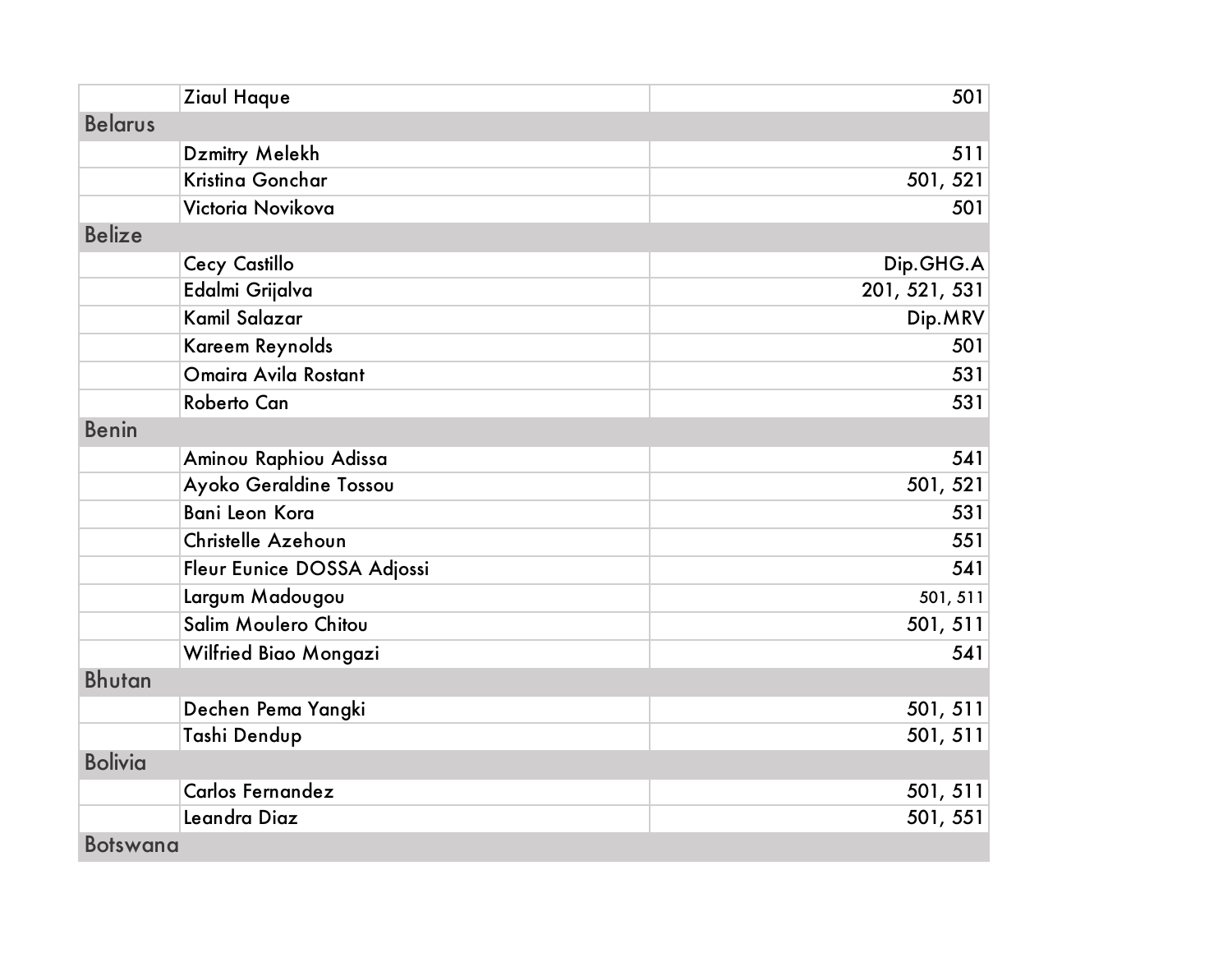| Godiraone A. Nkoni              | 501, 541                          |
|---------------------------------|-----------------------------------|
| Kakanyo Fani Dintwa             | 511                               |
| <b>Brazil</b>                   |                                   |
| <b>Beata Emoke Madari</b>       | 531                               |
| Manuela Passos                  | 201                               |
| <b>Brunei Darussalam</b>        |                                   |
| Izzahirsyedah Haji Emran        | 511                               |
| Sufina Raihani Haji Mohd Salleh | 501, 541                          |
| Atikah Ismail                   | 501, 541                          |
| <b>Burkina Faso</b>             |                                   |
| Benebamba Joachim Tamaigho      | 501, 531                          |
| Daniel Ilboudo                  | 501                               |
| Eliezer Wendesso Sawadogo       | 541                               |
| Gueswindé Sawadogo              | 541                               |
| Yelemou Fulgence Serge          | 541                               |
| <b>Burundi</b>                  |                                   |
| Bélyse Kaneza                   | 551                               |
| Cameroon                        |                                   |
| Ariane Prisca MEWAMBA           | 201, 202, 501, 551, 531, 541      |
| Berenice Kyliane Sonwa Momo     | Dip. MRV                          |
| Lindsay Karsinox Domfang Deinou | 201, 202, 501, 511, 521, 551      |
| Lucas Bembong Ebokona           | 501                               |
| Marie Cecile Ngono Emgbwang     | 201, 202, 401, 501, 511, 521, 551 |
| Paul Lodry Dongmo               | 501                               |
| Sirri Nelly Forbi               | 201                               |
| Canada                          |                                   |
| Abby McLennan                   | 201                               |
| Andrew Zajch                    | 201                               |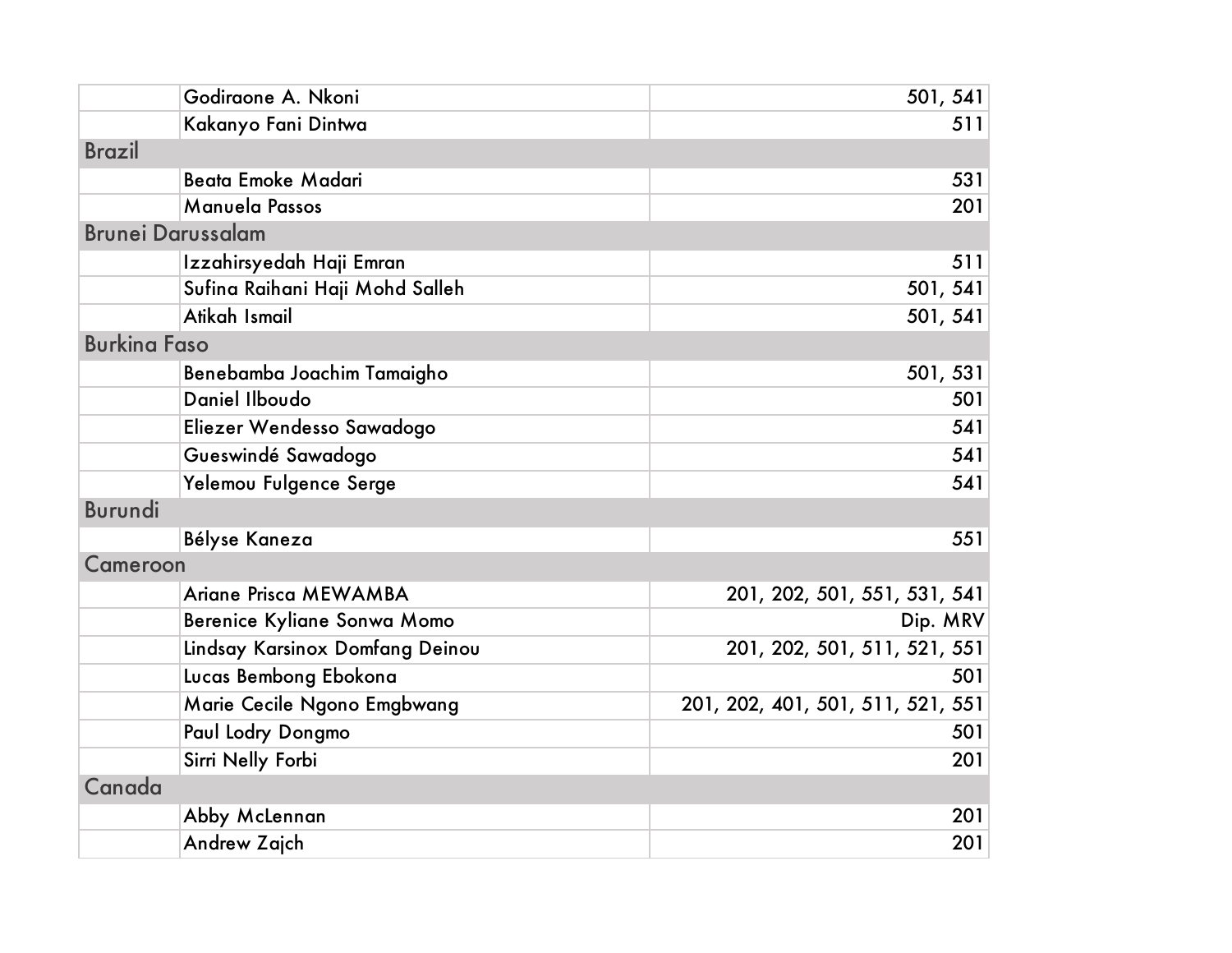| Aravinth Raghavan      | 201                |
|------------------------|--------------------|
| <b>Carlos Romero</b>   | 201, 202           |
| Claudie Eustache       | 201                |
| <b>Cody Napior</b>     | 201                |
| Divya Sharma           | 201                |
| Dominique Romain       | 201                |
| <b>Geoff Williams</b>  | 201                |
| <b>Greg O'Donnell</b>  | 201                |
| Helen La               | 401                |
| <b>Irina Fenton</b>    | 201                |
| Issa Hassan            | Dip.MRV            |
| Katie Woodstock        | 201                |
| Keiko Lui              | 201                |
| Marie Sophie Angoh     | 201                |
| <b>Mark Cannon</b>     | 201                |
| <b>Matt Miller</b>     | 201                |
| Michael De Pinto       | 401                |
| Miguel Tremblay        | 201                |
| <b>Nicholas Cloet</b>  | 201                |
| Raj Ghosh              | 201                |
| Rishabh Nanda          | 401                |
| Sarah Fallon           | 201, 202, 301, 501 |
| Shadi Taleb            | 401                |
| Sina Fard              | 202                |
| <b>Tem Dossanov</b>    | 401                |
| <b>Tobore Majemite</b> | 401                |
| <b>Vincent Roy</b>     | 201                |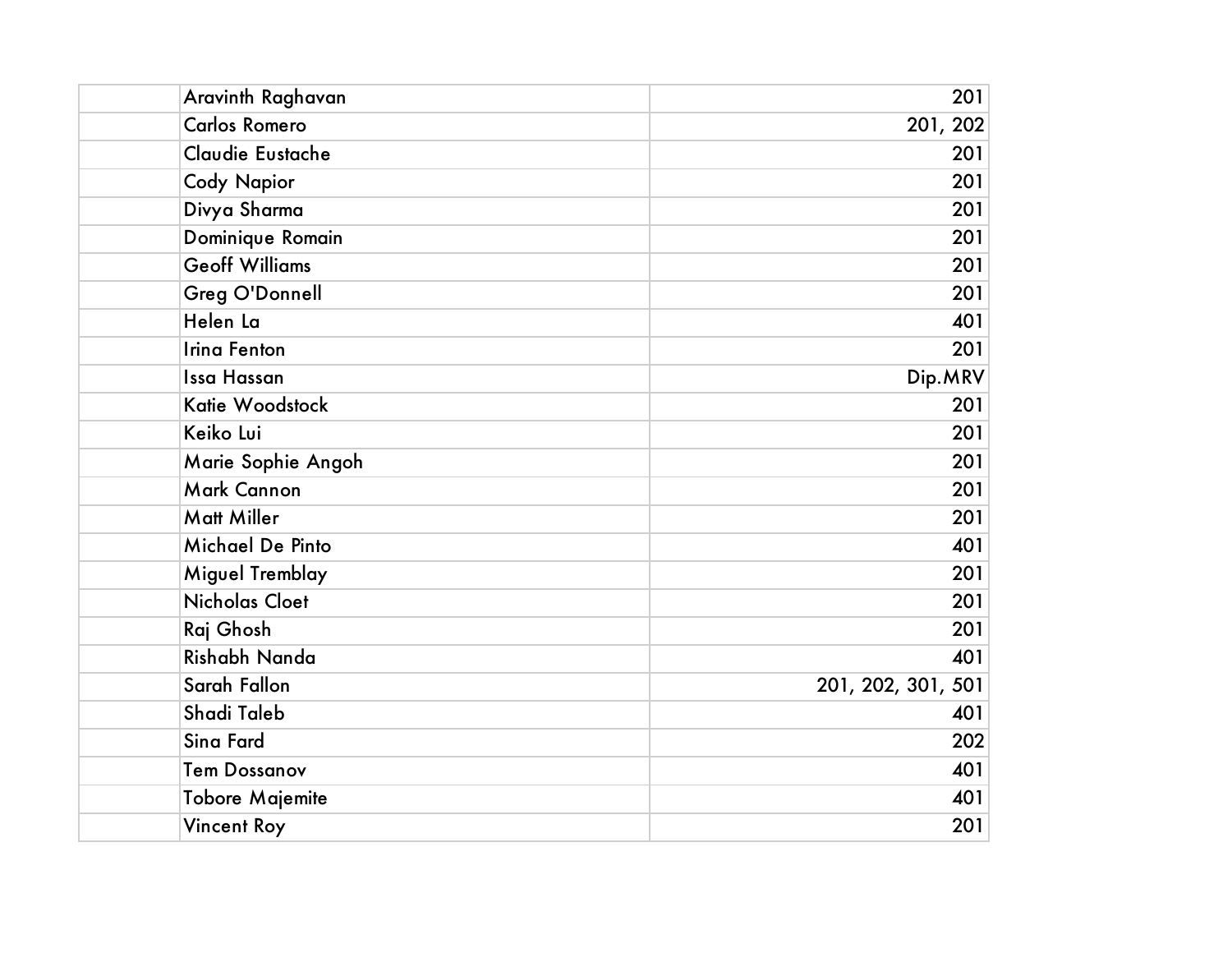|                   | Vu Bao Nguyen                  | 201        |
|-------------------|--------------------------------|------------|
| Chad              |                                |            |
|                   | Tchere Kakia Sewya             | 551        |
| China             |                                |            |
|                   | Cuimei Ma                      | 501, 511   |
|                   | Danhui Xu                      | 501, 511   |
|                   | Shou Huantao                   | 501, 511   |
| Colombia          |                                |            |
|                   | Aura Liliana Rojas Perez       | 551        |
|                   | Constantino Hernandez Garay    | 501        |
|                   | <b>Cristian Grisales</b>       | 501, 511   |
|                   | Maria Cecilia Cardona Ruiz     | 501        |
|                   | Paula Camila Bravo Rivera      | 501        |
|                   | Sandra Mireya Fajardo Gonzalez | 501, 511   |
| <b>Costa Rica</b> |                                |            |
|                   | Roberto Rodriguez Sanchez      | 501        |
| Cote d'Ivoire     |                                |            |
|                   | Aime N'dri Konan               | 531        |
|                   | <b>BAKAYOKO Oumar</b>          | 521        |
|                   | <b>Brahima Coulibaly</b>       | 501, 531   |
|                   | Oumar BAKAYOKO                 | 501, 521   |
|                   | Waogninlin Traore              | 501, 511   |
|                   | <b>Moussa Dosso</b>            | 501        |
| Croatia           |                                |            |
|                   | Ana Mandaric                   | <b>TCR</b> |
|                   | <b>Kreso Milosevic</b>         | 201        |
| Cuba              |                                |            |
|                   | Jorge Luis Aba Medina          | 551        |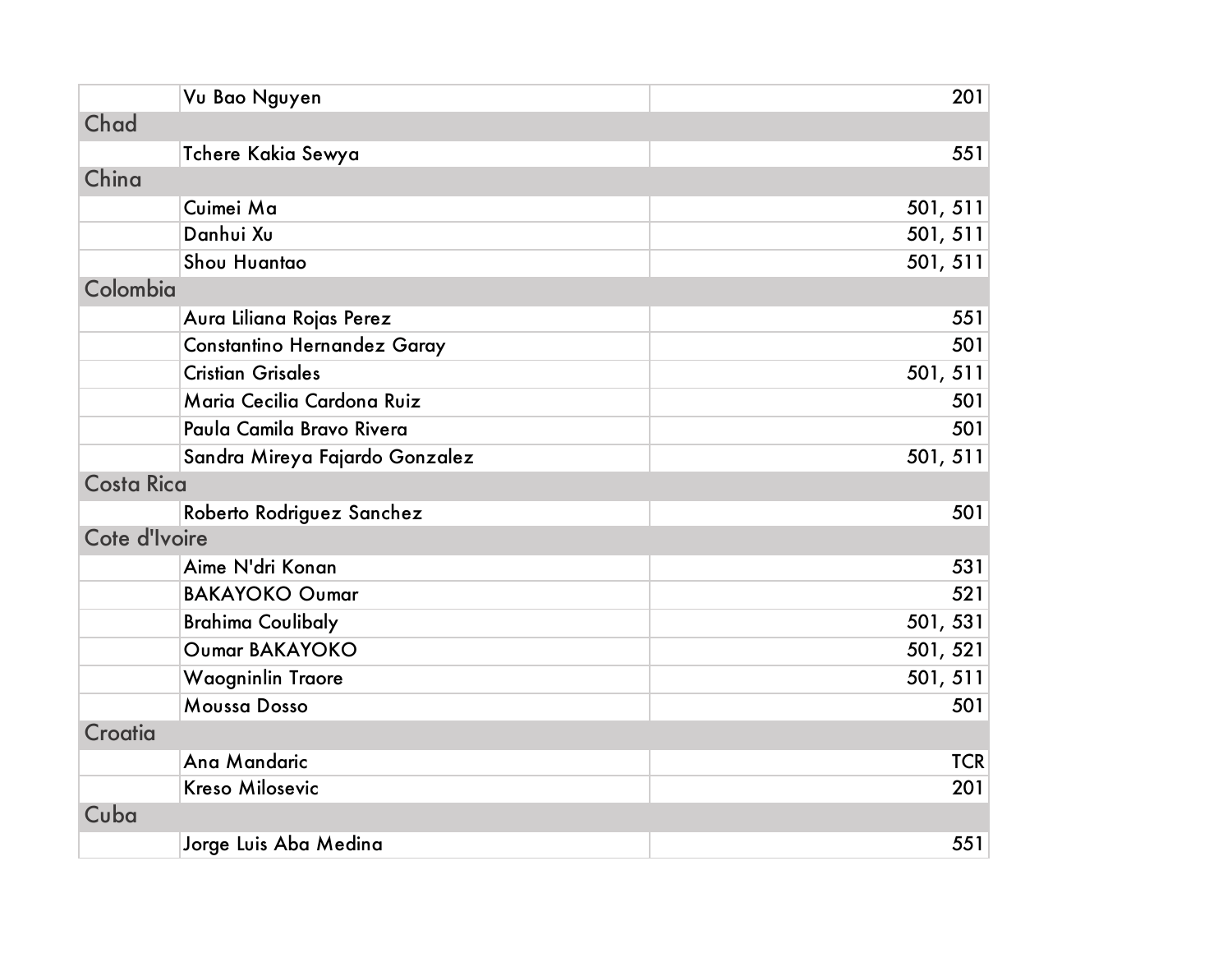| Milena De Armas Serrano                      | 501, 521                          |
|----------------------------------------------|-----------------------------------|
| Rosemary Lopez Lee                           | 501, 531                          |
| <b>Democratic Republic of Congo</b>          |                                   |
| Letycia Adeline Atsoumpari Ngakabi           | 201, 202, 501, 531, 541           |
| Lisa Francine Louvouandou                    | 201, 201, 501, 511, 531, 541      |
| Lycheille Rameaux Mondésir Diambwana Louhoho | 201, 202, 401, 501, 511, 521, 551 |
| Tiriel Lytina Lokoka Ngoma                   | 201, 202, 501, 511, 531, 541      |
| Guyriane Nadia Charone Okombi                | 201, 202, 501, 531, 541, 551      |
| Norvégienne Iréne Matongo Kinzouele          | 501                               |
| <b>Bulangalire Basedeke Aline</b>            | 511, 201, 501, 202, 531           |
| Joidie Bilonda Mukendi                       | 201, 202, 401, 501, 511, 521      |
| Linda Basheke Lydie                          | 201, 202, 501, 531                |
| Sarah Lelo Phoba                             | 201, 202, 501, 531, 551           |
| Valentine Hamuli Wivine                      | 201, 202, 501, 511, 521           |
| <b>Denmark</b>                               |                                   |
| Katarzyna Kowalczewska                       | 541                               |
| Maria C. Skovsted                            | 201                               |
| Dominica                                     |                                   |
| <b>Bernard Nation</b>                        | 501                               |
| <b>Dominican Republic</b>                    |                                   |
| Emely P. Rodriguez                           | 501, 511                          |
| Egypt                                        |                                   |
| Abdelrahim Sherif                            | 511                               |
| Lydia Elewa                                  | 511                               |
| <b>Mohammad Darrag</b>                       | 541, 551                          |
| Rania Basiouny Badr                          | 521                               |
| <b>Wael Keshk</b>                            | 511                               |
| <b>El Salvador</b>                           |                                   |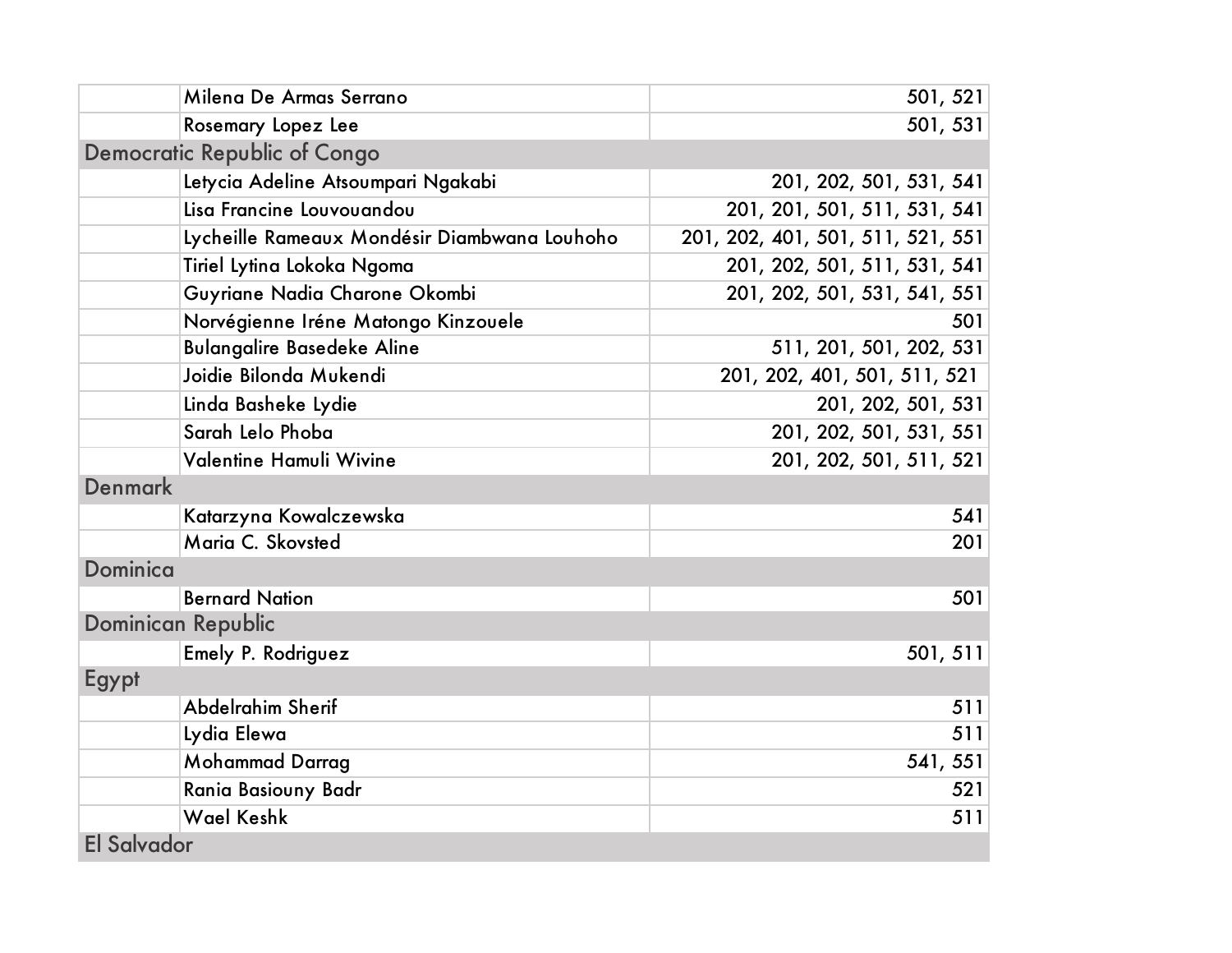|                | Mario Giovanni Molina Masferrer      | 501                          |
|----------------|--------------------------------------|------------------------------|
| <b>Eritrea</b> |                                      |                              |
|                | Kibrom Asmerom Weldegebriel          | 501, 541                     |
|                | Lwam Hailu Asfaha                    | 501, 521                     |
| Eswatini       |                                      |                              |
|                | Samkele Sikhulile Tfwala             | 501, 531                     |
|                | <b>Sizwe Doctor Mabaso</b>           | 501, 531                     |
| Ethiopia       |                                      |                              |
|                | <b>Benti Firdissa Dugassa</b>        | 511                          |
|                | <b>Esmael Hasen</b>                  | 521                          |
|                | Meselu Mamo Yinesu                   | 501, 541                     |
| Gabon          |                                      |                              |
|                | <b>Aguewhet Prospere</b>             | 551                          |
|                | Cynthia Axelle Eugénie N'Safou Mbani | 501, 531, 551, 201, 541, 202 |
|                | Herllyca Charleine Mapenda Ngossio   | 201, 202, 501, 511, 551      |
|                | Madhy Petronique Poba Suki           | 201, 202, 501, 511, 531, 541 |
|                | Maggy Linda Bourdettes Betoe         | 201, 202, 501, 511, 521, 551 |
|                | Priscilla Laure Konda Ngoussi        | 201, 501, 511, 531, 541      |
| Georgia        |                                      |                              |
|                | Joyce Franklin Carl MEYET M'EKAGHBA  | 501                          |
| Germany        |                                      |                              |
|                | <b>Baptiste Chatre</b>               | 204                          |
|                | Kerstin Pfliegner                    | 201, 202                     |
|                | Stephan Haase                        | 501                          |
| Ghana          |                                      |                              |
|                | <b>Tessia Boateng</b>                | 501, 541                     |
|                | Adiola Walcott                       | 531                          |
|                | Jonathan Melville                    | 501, 531                     |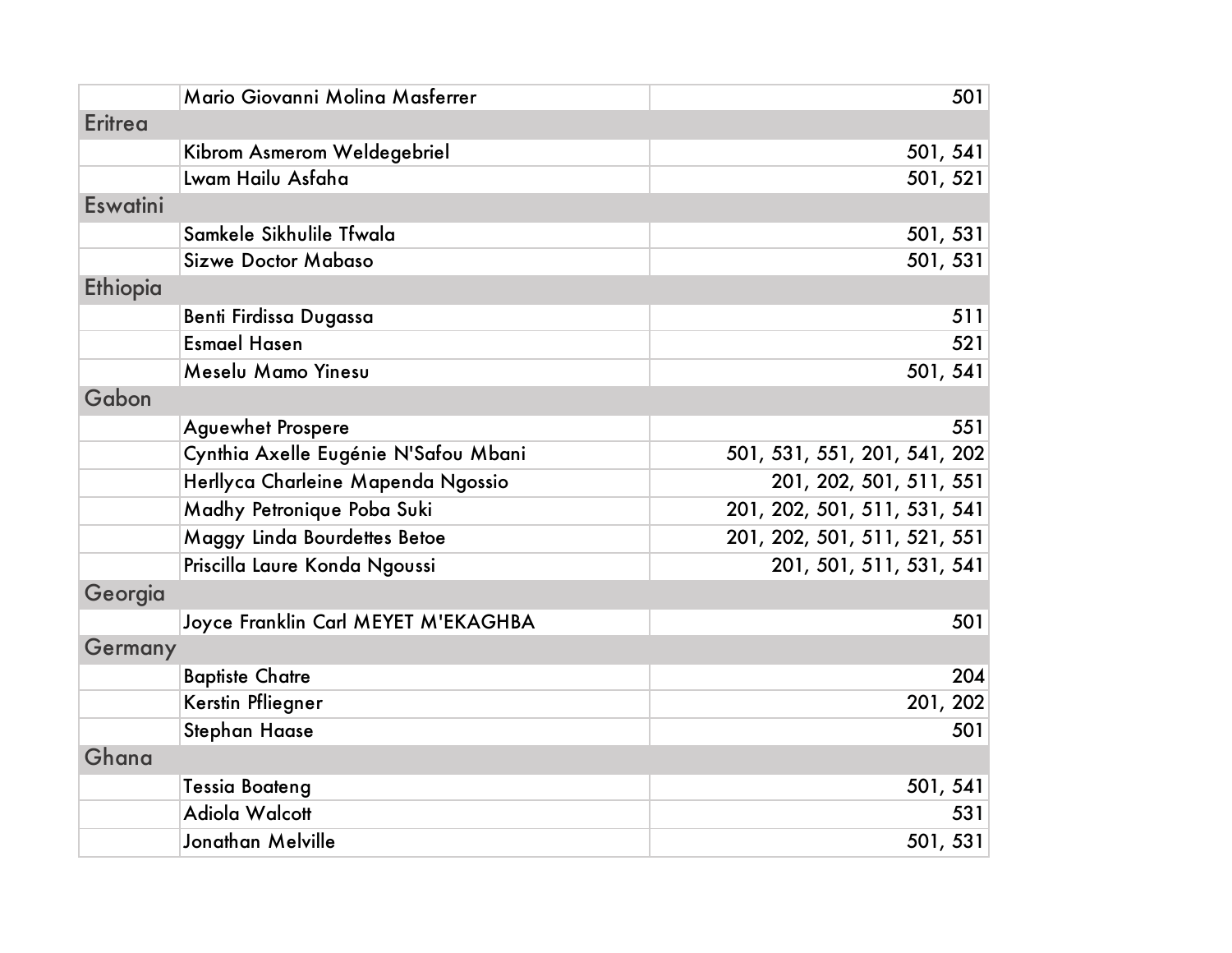| Honduras         |                                |                              |
|------------------|--------------------------------|------------------------------|
|                  | Yaris Zavala                   | 501                          |
| <b>Hong Kong</b> |                                |                              |
|                  | Alexander Burdulia             | 201                          |
| India            |                                |                              |
|                  | Gurveen Arora                  | 501, 541                     |
|                  | Hemanth Gowda Keregallikoppalu | 531                          |
|                  | <b>Ridhima Sud</b>             | 511, 551                     |
|                  | Saranya Acharya                | 501, 551                     |
| <b>Indonesia</b> |                                |                              |
|                  | <b>Arif Rahmat</b>             | 511                          |
|                  | Bonivasius Pradipta Retmana    | 501, 551                     |
|                  | Daniar Supriyadi               | 201                          |
|                  | <b>Dissa Natria</b>            | 201                          |
|                  | Ida Bagus Made Wirawan         | 201, TCR, 202                |
|                  | Jessica Callista               | 201                          |
|                  | Lini Ariva                     | 501, 521                     |
|                  | Melati                         | 201                          |
|                  | <b>Senthil Nathan</b>          | 201, 202, 501, 531, 541, 551 |
| Iran             |                                |                              |
|                  | Reza Fallah                    | 531                          |
|                  | Sayed Masoud Mostafavi Darani  | 531                          |
| <b>Italy</b>     |                                |                              |
|                  | Luca Carbonara                 | 201                          |
| Jamaica          |                                |                              |
|                  | <b>Brahim Diop</b>             | 201                          |
|                  | <b>Davia Carty</b>             | 541                          |
|                  | <b>David Walters</b>           | 501                          |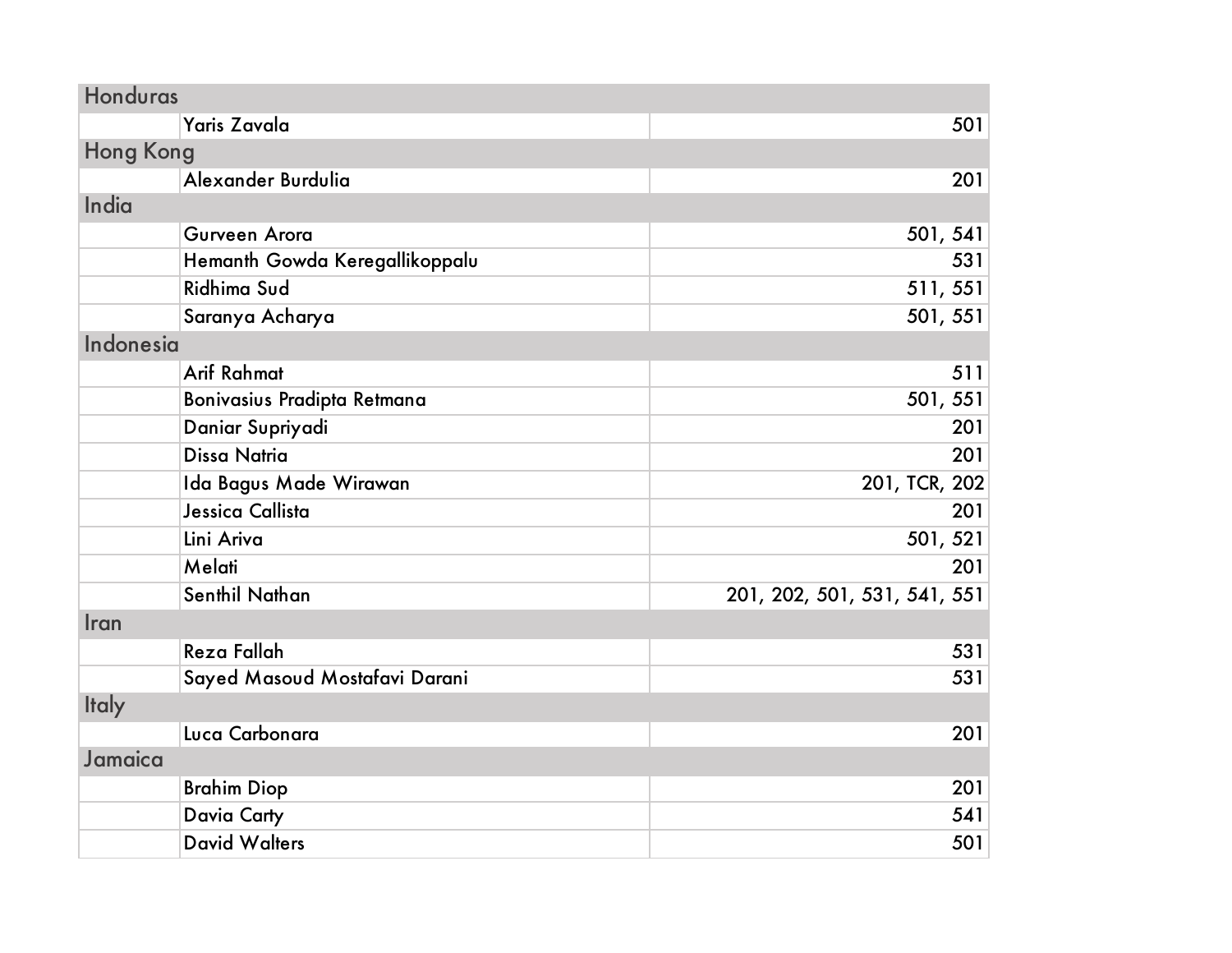| <b>Tiffany Wallace</b>     | 541      |
|----------------------------|----------|
| Japan                      |          |
| Marc-Antoni Tarondo        | 201      |
| Jordan                     |          |
| Safwan Bany Saleh          | 501, 511 |
| Kazakhstan                 |          |
| Alisher Kassenov           | 501, 511 |
| Kenya                      |          |
| <b>Anouk Boertien</b>      | 201      |
| <b>Christine Ntoiti</b>    | 501      |
| Patrick Muturi Nganga      | 501, 521 |
| Lebanon                    |          |
| <b>Karim Osseiran</b>      | 501, 511 |
| Lesotho                    |          |
| Lebohang Kabelo            | 531      |
| Malehloa Jockey            | 551      |
| Mookho Monnapula           | 541      |
| Tsekoa Maghanolle          | 521      |
| Liberia                    |          |
| Ansumana A.M. Turay        | 521      |
| Mahmoud Solomon            | 501, 511 |
| Lithuania                  |          |
| Migle Makuskaite           | 201      |
| <b>Malawi</b>              |          |
| Evans Davie Njewa          | 551      |
| Lusungu Ng'oma             | 501, 551 |
| Mohamad Firdaus Bin Nawawi | 501, 511 |
| Malaysia                   |          |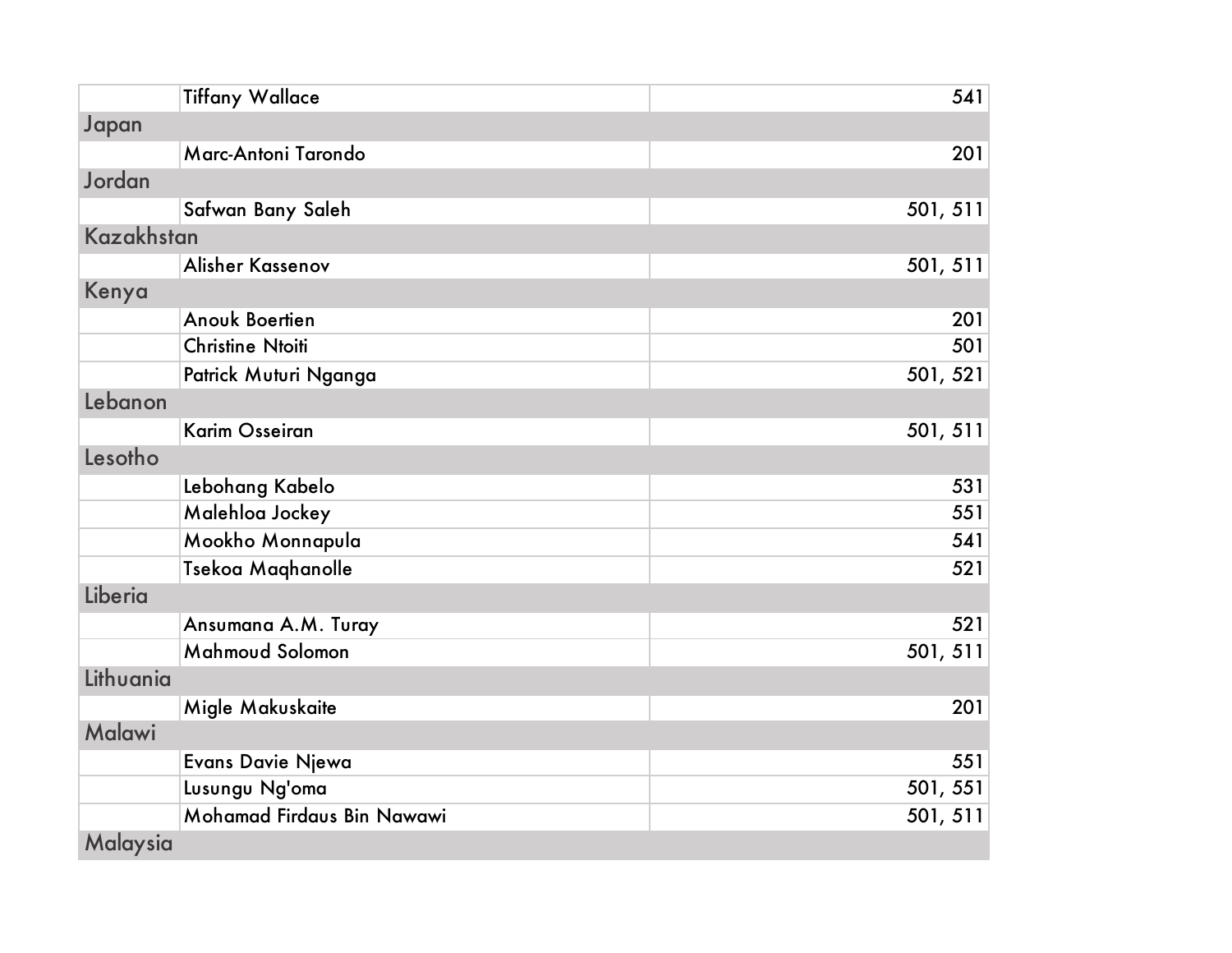| Wan Nur Syuhada Wan Ata        | 501      |  |
|--------------------------------|----------|--|
| Mali                           |          |  |
| Jahfar Ag Mohamedoun           | 501      |  |
| Malta                          |          |  |
| Maurizio Busuttil              | 501      |  |
| <b>Mexico</b>                  |          |  |
| <b>Claudia Santos</b>          | 501      |  |
| Eunice Alejandra Cortes Alfaro | 501, 511 |  |
| Guadalupe Lopez Merida         | 501, 511 |  |
| Juan Carlos Leyva Reyes        | 501, 541 |  |
| Melissa Alejandra Chavana      | 501, 541 |  |
| Mongolia                       |          |  |
| Aminzul Shijir                 | 501, 531 |  |
| Gerelmaa Shaariibuu            | 531      |  |
| Tegshjargal Bumtsend           | 521      |  |
| Undarmaa Khurelbaatar          | 501, 511 |  |
| <b>Morocco</b>                 |          |  |
| <b>SMAHAN KHOURIBACHE</b>      | 501      |  |
| Mozambique                     |          |  |
| Eduardo Jorge da Silva Baixo   | 531      |  |
| Myanmar                        |          |  |
| Kyaw Moe Aung                  | 511, 521 |  |
| Thi Thi Soe Min                | 501, 531 |  |
| <b>New Zealand</b>             |          |  |
| Alex Safran                    | 201      |  |
| <b>Anna Byers</b>              | 201      |  |
| <b>Darren Patterson</b>        | 201      |  |
| Jeska McHugh                   | 201      |  |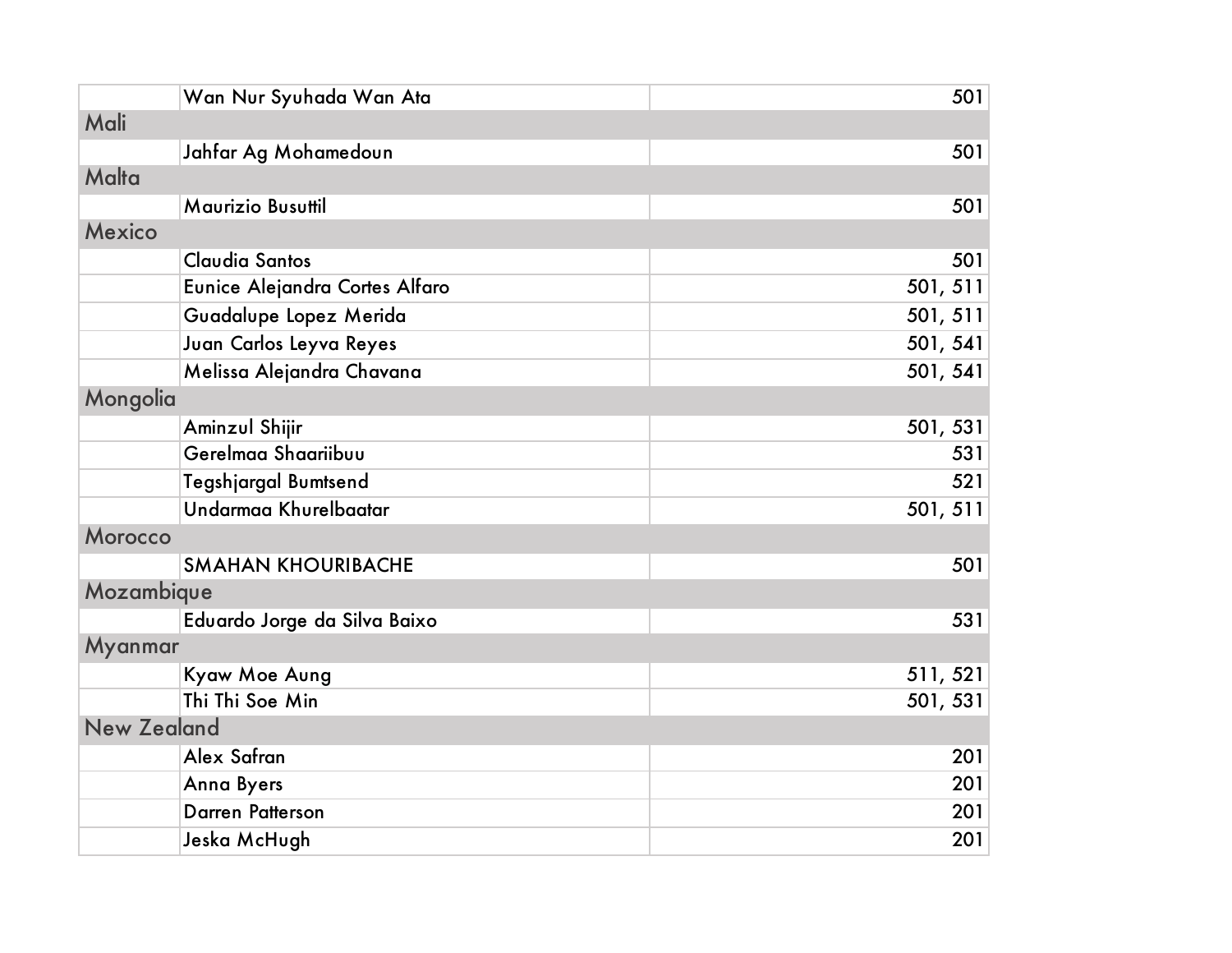| Nicaragua                   |                    |  |
|-----------------------------|--------------------|--|
| Armando Flores Garcia       | 501, 531           |  |
| Niger                       |                    |  |
| Abdou Soupiyanou Sani       | 501                |  |
| Idrisa Mahamadou Soumana    | 501, 511           |  |
| <b>Ismael Tinno Ibrahim</b> | 501                |  |
| Mahamadou Daoura Neino      | 501                |  |
| Oumarou Adamou              | 501                |  |
| Nigeria                     |                    |  |
| Aisha K. Barde              | 501, 551           |  |
| <b>Andrew Pinder</b>        | 501                |  |
| <b>Elliot Itua</b>          | 201                |  |
| Famous Ayeni                | 501, 511           |  |
| Imoh Akwang                 | 501, 541           |  |
| Ngozi Eze                   | 501, 201           |  |
| Olumide Ojo                 | 204                |  |
| <b>Uduak Ekpa</b>           | 501, 521           |  |
| North Macedonia             |                    |  |
| Jasmina Pislevikj           | 501, 511           |  |
| Petranka Boncheva           | 521                |  |
| Pakistan                    |                    |  |
| Amanullah Bahriuloom        | 501, 531           |  |
| Nazish Shekha               | 501                |  |
| Palau                       |                    |  |
| Manny Adelbai               | 511                |  |
| Panama                      |                    |  |
| Ana Carolina Moreno         | 501, 511, 201, 202 |  |
| Ana Dominguez               | 501, 201           |  |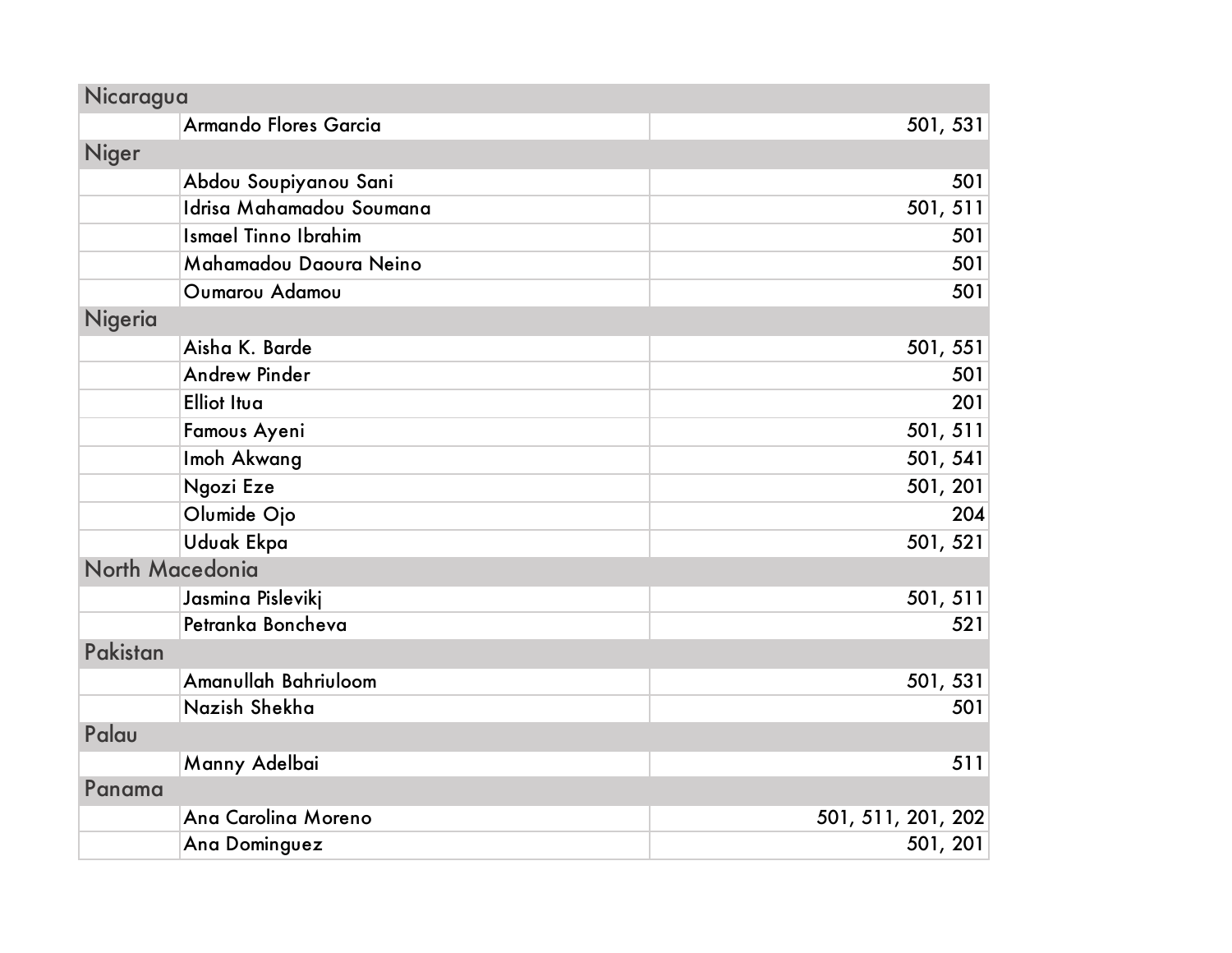| Ana Gabriela Him Hun           | 501, 511, 201, 202 |
|--------------------------------|--------------------|
| Carolina Velasquez             | 551, 501, 201, 202 |
| <b>Isaias Martínez</b>         | 541                |
| Javier Martinez                | 201, 202           |
| <b>Marcial Arias</b>           | 541                |
| Melani Acosta                  | 201, 202, 511, 551 |
| Yoisy Belen Castillo           | 551, 302, 202      |
| Paraguay                       |                    |
| Aldo David Ozuna Notario       | 501, 531           |
| Mabel Noguera                  | 501, 531           |
| Veronica Moralez Paoli         | 531                |
| Peru                           |                    |
| Cesar Hugo Davila Romero       | 551                |
| Marta Suber                    | 201                |
| Rogelio Humberto Campos Garcia | 202                |
| <b>Philippines</b>             |                    |
| Angelou B. Austria             | 501, 511           |
| Angie Lorena Sanchez Pina      | 551                |
| <b>Gino Quinio</b>             | 201                |
| Jenalyn Pascua                 | 511                |
| Joe Mari S. Francisco          | 501                |
| Jusiedave Bautista             | 501                |
| Karlo Louise D. Matias         | 501, 511           |
| Luimyla A. Valente-Pena        | 501, 541           |
| Maria Josefa Lilibeth Pamatmat | 201                |
| Ray Thomas Kabigting           | 541                |
| Sofia Monique Catajan          | 201, 501           |
| <b>Republic of Korea</b>       |                    |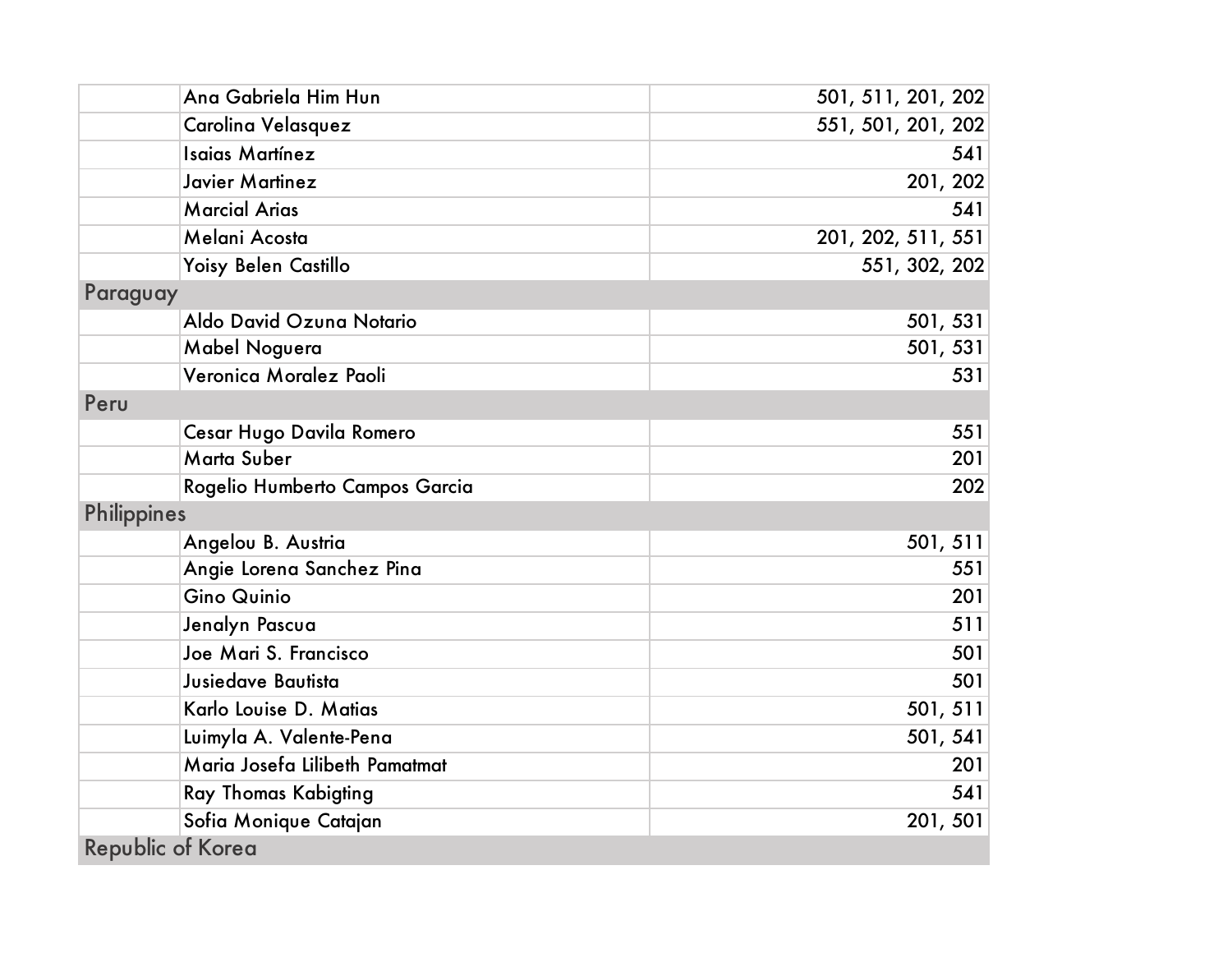| Dong-Hwan Kim                | 501, 541 |
|------------------------------|----------|
| Hyung-Wook Choi              | 501, 511 |
| Hyunhwa Lee                  | 521      |
| Farrukh Zaman                | 201      |
| Haein Cho                    | 501      |
| Rudo Matsheza                | 201      |
| Insung Son                   | 501, 511 |
| Ji Hyeon Kim                 | 501, 511 |
| Nara Lee                     | 501, 541 |
| <b>Republic of the Congo</b> |          |
| Claude Francois Itsouhou     | 501      |
| Destin Loge Lokegna          | 501      |
| Ersilia Ida Batsa Lahou      | 501      |
| Joseph Moudzingoula          | 501      |
| Karel Rodann Mengue          | 501      |
| Romania                      |          |
| Alexandru-Claudiu Dobre      | 541      |
| <b>Constantinescu Marius</b> | 541      |
| Dobre Alexandru-Claudiu      | 541, 501 |
| Radu Gheorghe Raul           | 501, 541 |
| <b>Saint Lucia</b>           |          |
| <b>Benise Joseph</b>         | 501, 511 |
| Eulampius Edgar Frederick    | 521      |
| <b>Francis Shurman</b>       | 501      |
| <b>Jermaine Descartes</b>    | 501, 511 |
| Kasha JnBaptiste             | 501, 521 |
| Kurt Inglis                  | 501, 511 |
| <b>Shurman Francis</b>       | 511      |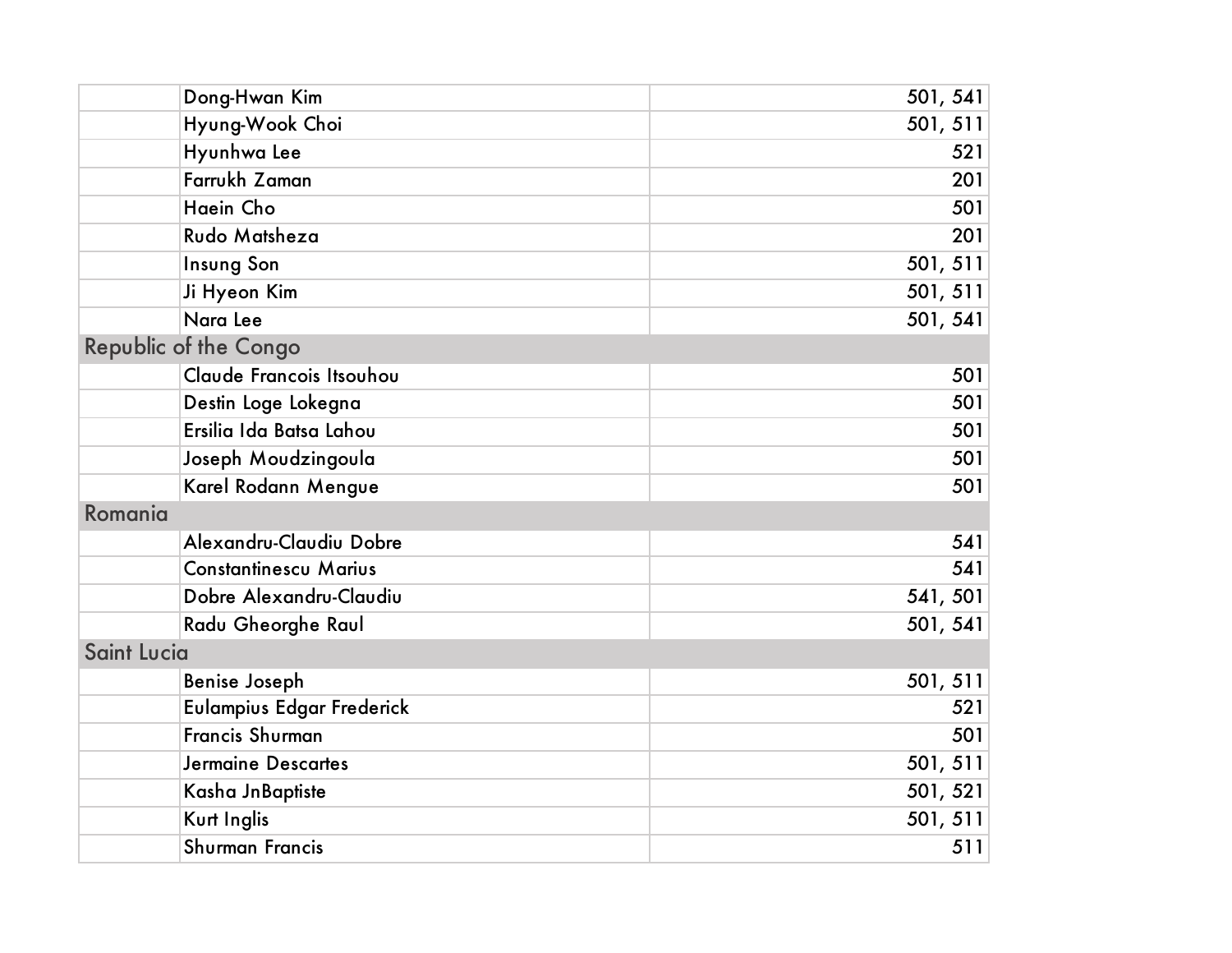| Saudi Arabia                    |               |
|---------------------------------|---------------|
| <b>Badr Aljohani</b>            | 501           |
| Serbia                          |               |
| Andjelka Radosavljevic          | 531           |
| <b>Ivana Antonovic</b>          | 521           |
| <b>Ivana Dukic</b>              | 521           |
| Seychelles                      |               |
| Cynthia Alexander               | 501, 511      |
| Singapore                       |               |
| Chengcheng Hu                   | 501           |
| Chia Hui Ling Winnie            | 501, 521      |
| Chris Law                       | 201           |
| <b>Daniel Toh</b>               | 201           |
| Honghong Lu                     | 201, 501      |
| Hui Qing Chwee                  | 501           |
| Hwee Hong Tan                   | 201, 501      |
| Melissa Chang                   | 501, 531      |
| Riza Ramli                      | 201, 501      |
| Shahmi Sazali                   | 201, 501      |
| Soon Lee Theh                   | 501           |
| Xiao Ching Wong                 | 201, 501      |
| Yu Zhe Pitt                     | 201, 501      |
| South Africa                    |               |
| Mamahloko Senatla Jaane         | 501, 511      |
| Rupak Manvatkar                 | 201, 301, 501 |
| <b>Sindisiwe Hariet Mashele</b> | 501, 521      |
| Tarryn Von Willingh             | 201           |
| <b>Tommie Rautenbach</b>        | Dip.GHG.A     |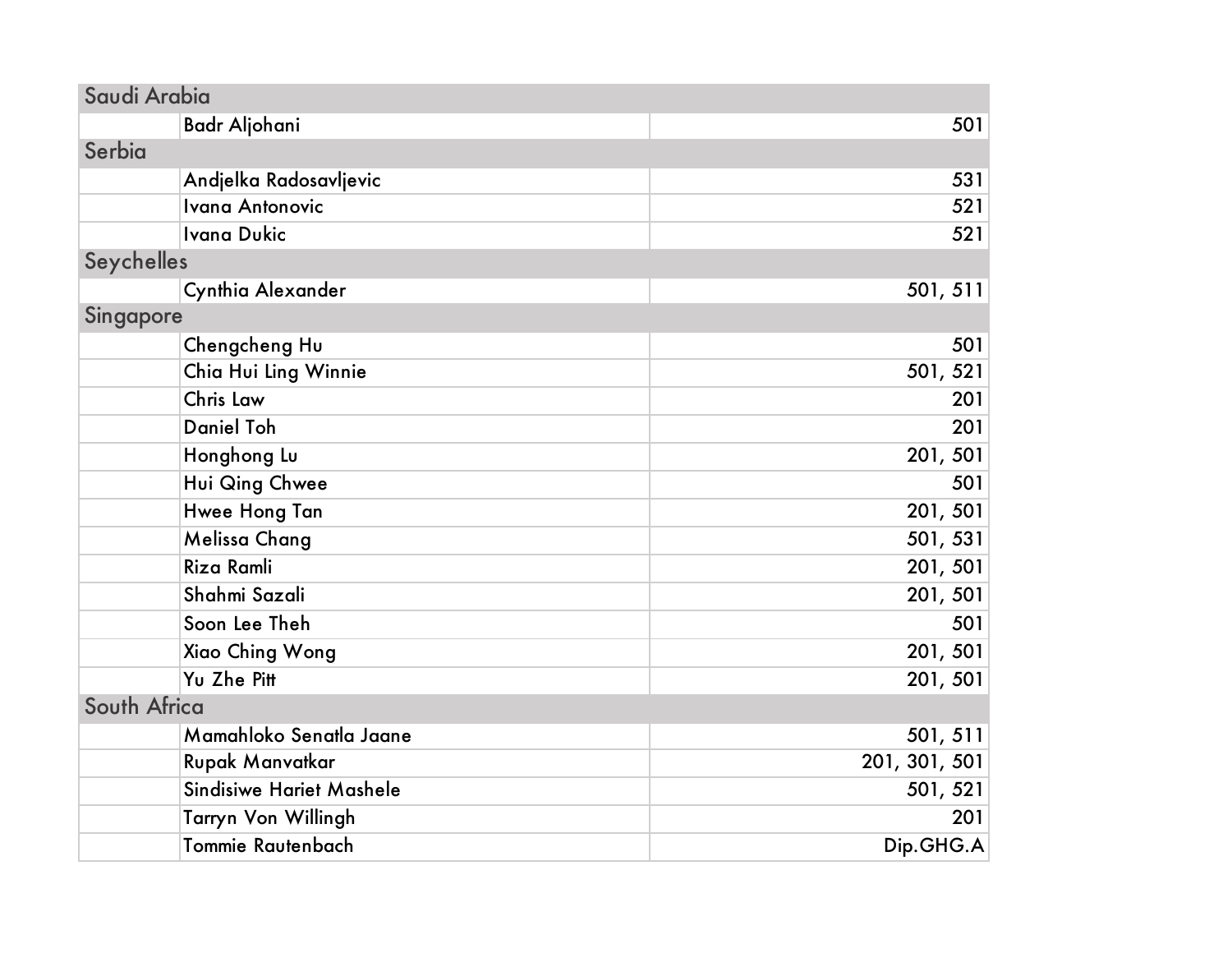| Spain                                 |               |
|---------------------------------------|---------------|
| <b>Keith Nelson</b>                   | 201           |
| Luis Piacenza                         | 201, 202, 501 |
| Sri Lanka                             |               |
| <b>Binura Perera</b>                  | 501, 511      |
| Gayan Subasinghe                      | 331           |
| <b>St. Kitts and Nevis</b>            |               |
| <b>Marcus Natta</b>                   | 501, 531      |
| <b>St. Vincent and the Grenadines</b> |               |
| Noretta John                          | 501, 511      |
| Yasa Belmar                           | 511           |
| Sudan                                 |               |
| Khalda Hassan                         | 541           |
| Rasha Babiker                         | 501, 551      |
| <b>Suriname</b>                       |               |
| Danny Lachman                         | 521           |
| Maureen Playfair                      | 501, 541      |
| Switzerland                           |               |
| Lene Petersen                         | 201           |
| Lou Bouldon                           | 201, 501      |
| Syrian Arab Republic                  |               |
| Maan Alabli                           | 511           |
| Rawan Alazem                          | 531, 541      |
| <b>Riham Issa</b>                     | 551           |
| <b>Thailand</b>                       |               |
| Karnpanich Tunskul                    | 501, 531      |
| Nia Chamchumrus                       | 201           |
| Togo                                  |               |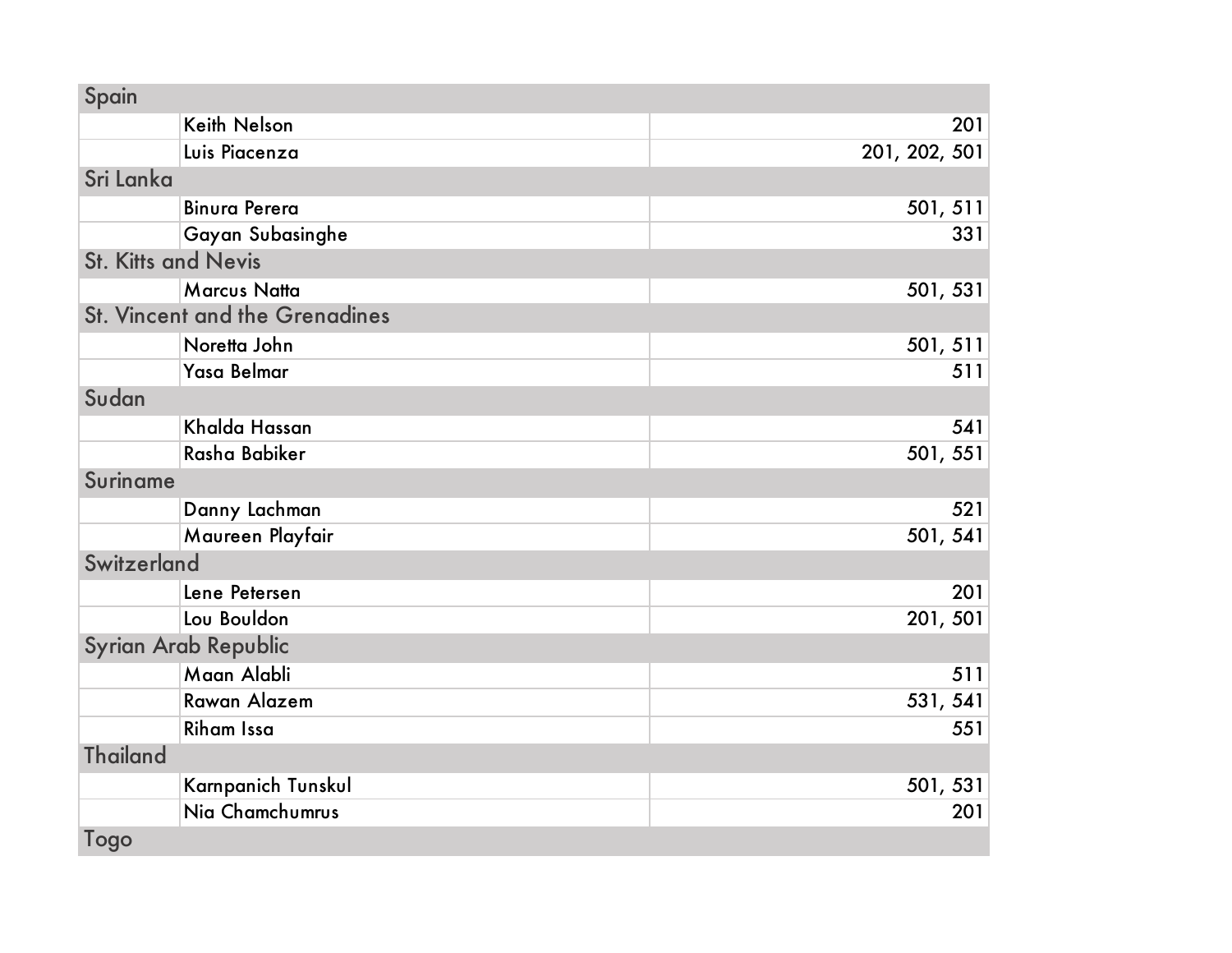| Abdoul Gafarou TCHALAOU     | 501           |
|-----------------------------|---------------|
| Somiyabalo Pilabina         | 501           |
| <b>Trinidad and Tobago</b>  |               |
| <b>Bena Dookie-Shah</b>     | 201           |
| <b>Tunisia</b>              |               |
| <b>Haikel Hechlef</b>       | 501           |
| Turkey                      |               |
| <b>Canet Cengiz</b>         | 501, 521      |
| Elcin Oztekin               | 201           |
| <b>Esra Koc</b>             | 501, 521      |
| Oyku Yakupoglu              | 202, 401      |
| Turkmenistan                |               |
| Nazar Allaberdiyev          | 521, 531      |
| Uganda                      |               |
| Daniel Bakulumpagi Nsimbi   | 501, 521, 201 |
| Ntabadde Martha Kasozi      | 501, 511      |
| <b>Ukraine</b>              |               |
| Larysa Shlyapina            | 201           |
| <b>United Arab Emirates</b> |               |
| Hussein Ibrahim Hamed       | 511           |
| Mouza Ismail Al Zaabi       | 501, 521      |
| Muwaffaq Alkhedery          | 204           |
| Shaemma Mebwana             | 204           |
| <b>Sushant Nag</b>          | 201, 202, 501 |
| <b>United Kingdom</b>       |               |
| <b>Ed Maclean</b>           | 501           |
| <b>Emmanuel Vaz</b>         | 201           |
| <b>Felicity Clarke</b>      | 201           |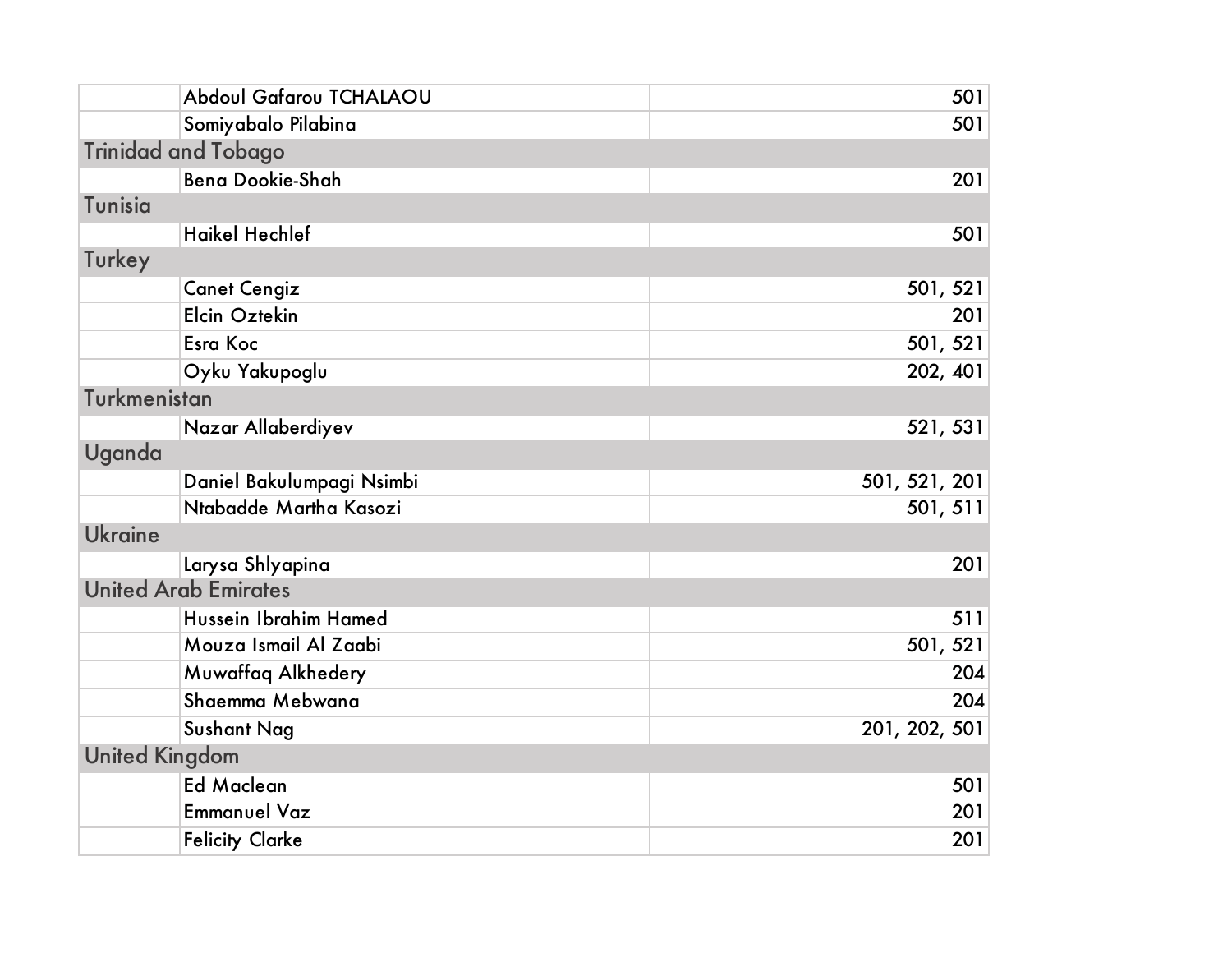| Hannah Wright                   | 202             |
|---------------------------------|-----------------|
| <b>Heather Webb</b>             | 531             |
| <b>James Walker</b>             | 201             |
| Louis Maeyaert                  | 201             |
| Simon Bowen                     | 201, 202        |
| Uruguay                         |                 |
| Carla Zilli Castellano          | 501, 551        |
| Cecilia Giovanna Seró Duarte    | 501, 551        |
| <b>Daniel Quiñones</b>          | 501, 551        |
| Nicolas Costa Ricagno           | 541             |
| <b>United States of America</b> |                 |
| Amanda Zuniga                   | <b>201, TCR</b> |
| Audrey Parnell                  | 201             |
| <b>Beth Sturgeon</b>            | 201             |
| Caitlin Kinney                  | 201             |
| <b>Cliff Baratta</b>            | 204             |
| <b>Daniel Hill</b>              | 201             |
| David Abrahamson                | 202             |
| <b>David Burns</b>              | 202, 311        |
| David Reedy                     | 201             |
| Davis Cherry                    | <b>TCR</b>      |
| Gary Keir                       | 201, TCR, 211   |
| Giuliana Pietrantoni            | 201, 202        |
| Gus Kendrick                    | <b>201, TCR</b> |
| Haroula Kyriacou                | 201, 551        |
| Heaven Leggio                   | 501             |
| Ifechukwu Enweani               | 201             |
| <b>Isidro Escarro</b>           | 201             |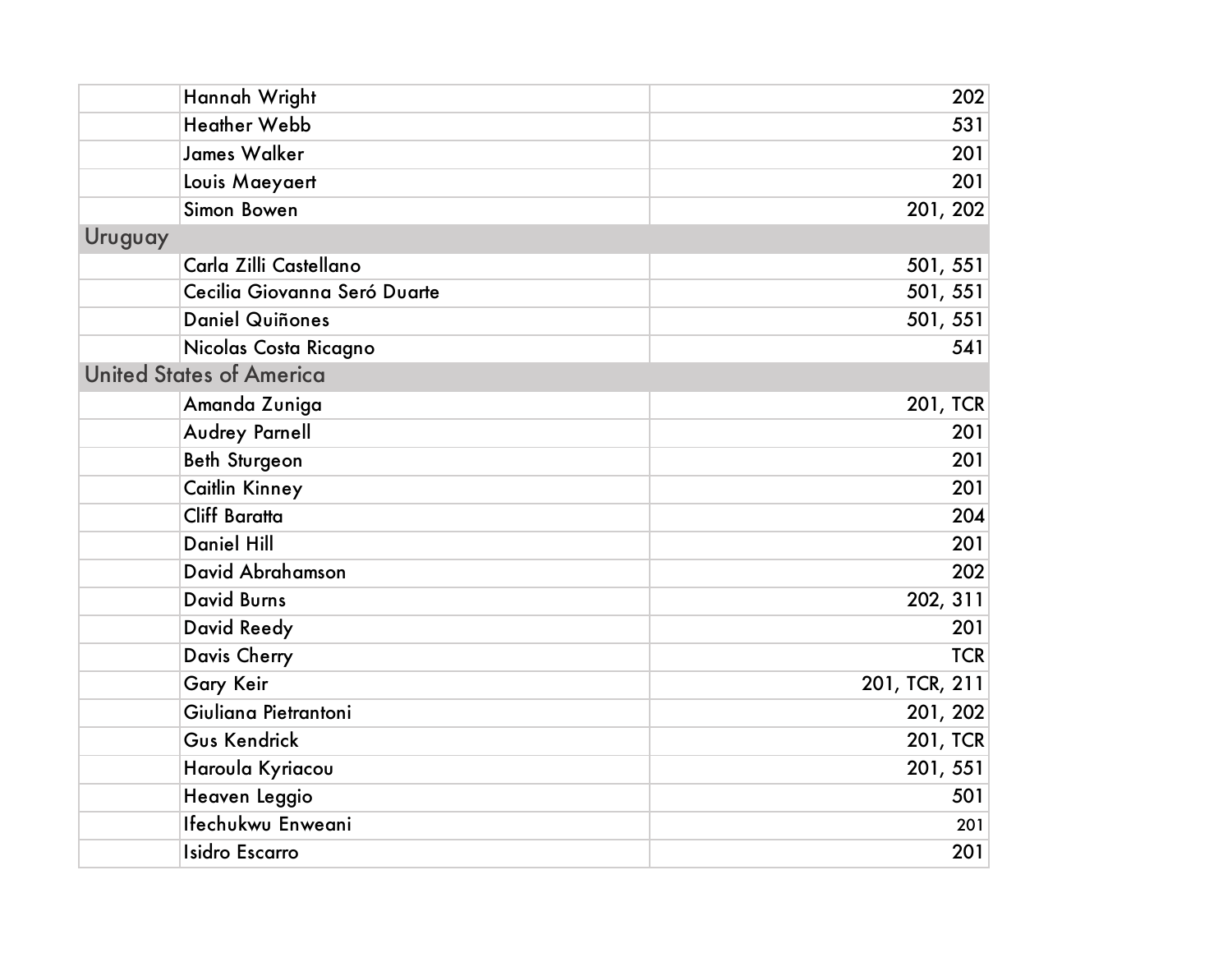| <b>James Vener</b>   | 511                     |
|----------------------|-------------------------|
| Jana Petrikova       | 201                     |
| Jeffrey Hatcher      | 302                     |
| Jessica Blue         | 201                     |
| Joanna Jobson        | 201                     |
| Joaquin Meckler      | 201                     |
| Joseph Donahue       | 501                     |
| Julie Santoro        | 201                     |
| <b>Julien Callet</b> | 201                     |
| Kat Malek-Hood       | 201, 202                |
| Katherine Kemen      | 202                     |
| Katie Blum           | 201, 202                |
| Katie Kaku           | 201, 301, 321, 331, 501 |
| Kira Mulshine        | 201                     |
| Lauren Frisch        | 302                     |
| Marielena Alcaraz    | 201, 202, 501, 521      |
| Matt Johnson         | 201                     |
| Michael Warner       | 201, TCR                |
| Nancy Wellhausen     | 401                     |
| Nicole Vaynshtok     | 201                     |
| Nirmal Srinivasan    | 201                     |
| Prashank Mishra      | Dip.GHG.A               |
| Rasmane Zongo        | 541                     |
| Robert Loftur-Thun   | 302                     |
| Robin Ozah           | 201, 501                |
| Ruta Vilas Ajgaonkar | Dip. MRV                |
| Sarah Tag            | 201                     |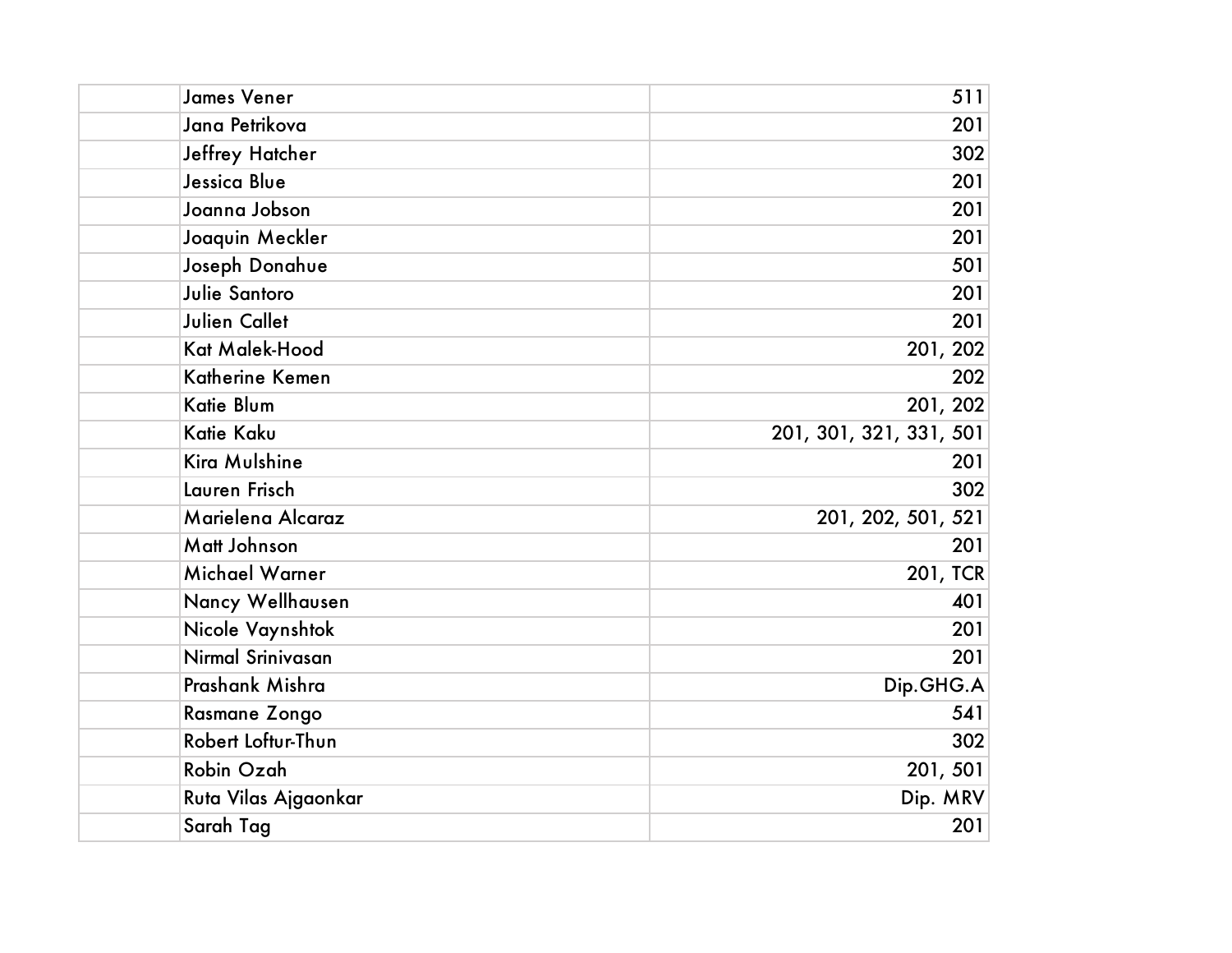| <b>Scott Bean</b>           | 201, TCR, 202, 211, 501 |
|-----------------------------|-------------------------|
| Sean Youra                  | 201                     |
| <b>Stephanie Ellis</b>      | 501, 551                |
| Tagwongo Obomsawin          | 201, 202                |
| <b>Tatiana Rowe</b>         | 201, 202                |
| <b>Tucker Hirsch</b>        | 201                     |
| Yifan Wang                  | 201, TCR                |
| Vietnam                     |                         |
| Dang Huy Anh Nguyen         | 501, 551                |
| Duy Trinh Dinh              | 501, 531                |
| Loan Hong Nguyen            | 501, 511                |
| Sascha Oppowa               | 501                     |
| Thi Minh Hue Nguyen         | 501, 511                |
| Tien Hai Nguyen             | 501                     |
| Zambia                      |                         |
| Agnelli Kafue               | 501, 511                |
| <b>Edward Ndhlovu</b>       | 541                     |
| Zimbabwe                    |                         |
| Dhlakamah Tinashe Wonderful | 541                     |
| Diana Tapedzanyika          | 201, 501                |
| Kamuruko Tapiwa Junior      | 501                     |
| Lawrence Mashungu           | 201, 202                |
| Rufaro Nyasha Matsika       | 501                     |
| <b>Tatenda Gotore</b>       | Dip. MRV                |
| Tenele Ndlovu               | 501                     |
| Tinashe Wonderful Dhlakamah | 531                     |